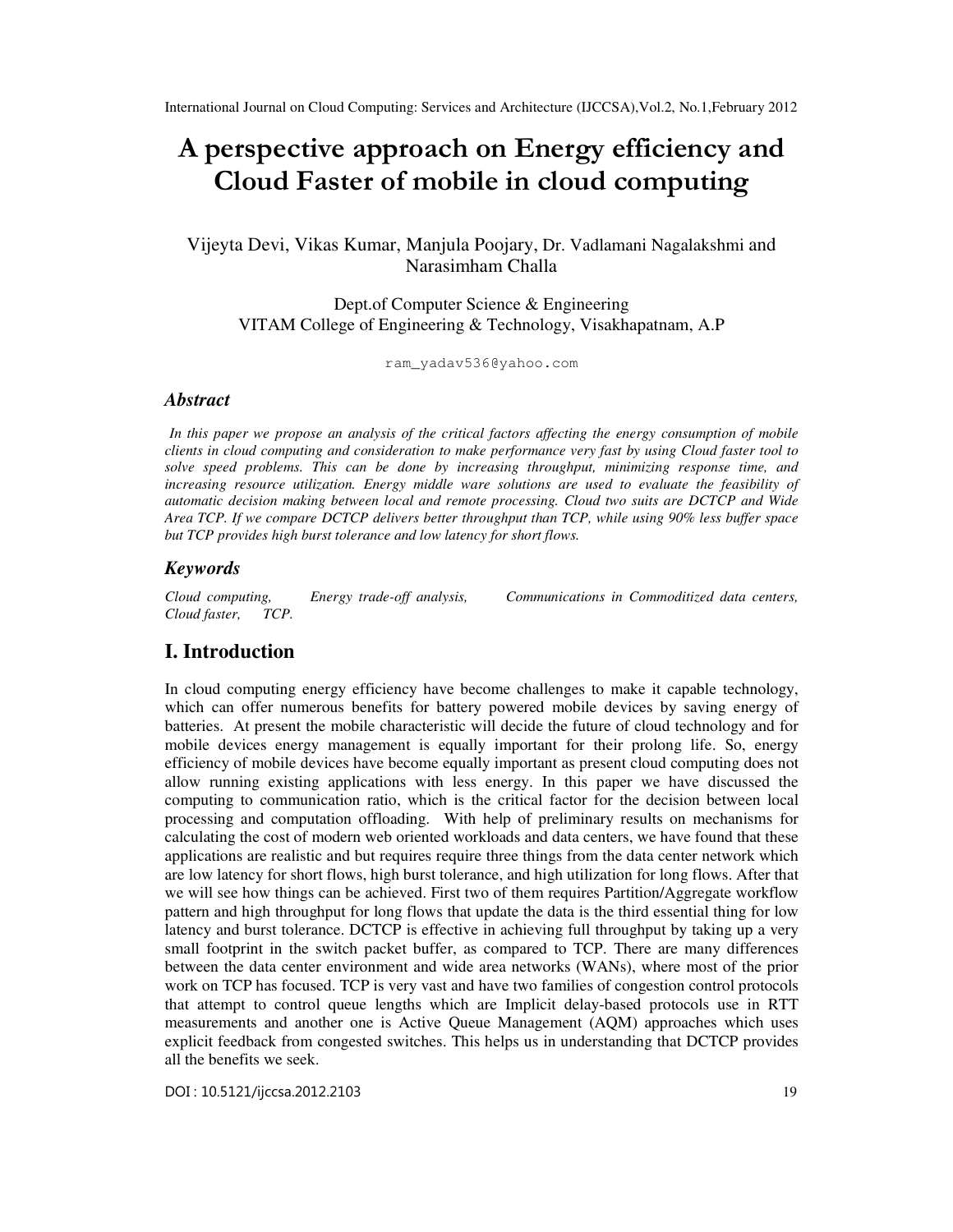# **2. Cloud Computing**

Recently Cloud computing has received large interest. The primary motivations for the mainstream cloud computing are related to the elasticity of computing resources. This offers us virtually infinite resources that are readily available on demand and charged according to usage, which has become economic advantages both for cloud providers and cloud users. The motivations intended for mobile devices users for cloud computing differ from the motivation of cloud computing with well-connected PC devices. The main bottleneck between mobile and mainstream cloud computing is the data transfer. Here we are using small devices which will get lost easily but it requires transferring large amount so device backup is one of useful service. So, synchronization of contact and calendar data, where the amount of transferred data is more modest, is a service that is widely available. Now for all these mobile devices energy efficiency is another big challenge. For that use cases have been developed towards always on-line connectivity, high speed wireless communication, high definition multimedia, and rich user interaction. For these devices battery technology has not been able to match the power requirements for the increasing resource demand. This can be attributed to amount of energy that can be stored in a battery, which is limited and is growing only 5% annually. If we start using bigger batteries than it will result into larger devices that is not an attractive option. For better energy efficiency we have to work on other benefits like device size, cost and R&D efficiency. This can be easily seen from the fact that, large parts of the hardware technology benefits that have been traded for programmability in mobile phone designs. With the use of modeling and simulation studies, an investigation of offloading work from mobile to a fixed host has carried out and found that under certain conditions 20% energy savings would be possible. Compiler technology has been studied in, e.g. where a program is partitioned to client and server parts. The main metrics evaluated are execution speed and energy consumption. There are numerous possibilities by which significant energy savings are possible. But executions of all these requires accounting of resources , execution time , energy usage, criteria for deciding local, remote and hybrid execution by virtual machine technology for mobile cloud technology. In this paper we propose distributed cloud architecture for utilizing single hop radio technology for overcome the high latency and jitter. But implementation of proposed architecture requires huge changes in infrastructure. We also try to investigate both wireless local area network and cellular communication to find out the thresholds for moving towards cloud technology.

# **3. Analysis for energy efficiency.**

In cloud computing, the critical aspect for mobile clients is the trade-off between energy consumed by computation and the energy consumed for communication. We need to consider the energy cost of performing the computation locally (Elocal) versus the cost of transferring the computation input and output data (Ecloud). For offloading to be beneficial we require that

$$
Ecloud < Elocal \tag{1}
$$

If D is the amount of data to be transferred in bytes and C is the computational requirement for the workload in CPU cycles then

$$
Ecloud = D
$$
\n
$$
J = 2
$$
\n
$$
Deff
$$
\n
$$
Ecloud = C
$$
\n
$$
J = 2
$$
\n
$$
J = 2
$$
\n
$$
Ceff
$$
\n
$$
(3)
$$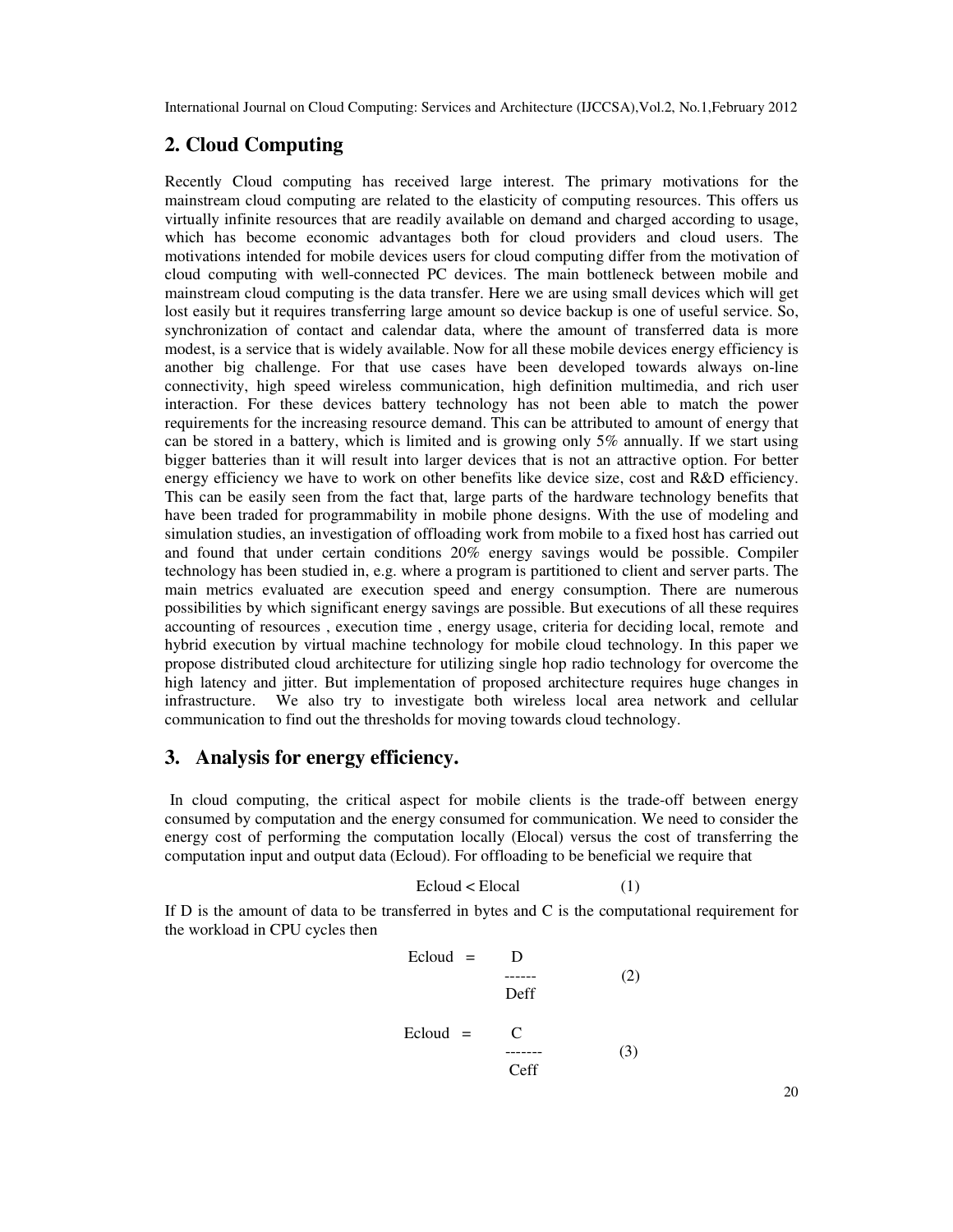where Deff and Ceff are device specific data transfer and computing efficiencies. The Deff parameter is a measure for the amount of data that can be transferred with given energy (in bytes per joule) whereas the Ceff parameter is a measure for the amount of computation that can be performed with given energy (in cycles per joule). With these we can derive the relationship between computing and communication for offloading to be beneficial

|                     | C Ceff |     |
|---------------------|--------|-----|
| ------- > --------- |        | (4) |
|                     | D Deff |     |

| Device/frequency                       | Power/W | <b>Cycles/energy</b><br>(Ceff) |
|----------------------------------------|---------|--------------------------------|
| N700/400 MHz N700/330 MHz N700/266 MHz | 0.8     | 480 MC/J                       |
| N700/165 MHz                           | 0.7     | 480 MC/J                       |
|                                        | 0.5     | 540 MC/J                       |
|                                        | 0.3     | 510 MC/J                       |
| N800/600 MHz N800/550 MHz N800/500 MHz | 0.9     | 650 MC/J                       |
| N800/250 MHz                           | 0.8     | 690 MC/J                       |
|                                        | 0.7     | 730 MC/J                       |
|                                        | 0.4     | 700 MC/J                       |

Table 1: Energy characteristics of local computing for Nokia N700 and N800 (MC=megacycle).

The computing energy efficiency (Ceff ) is affected by the device implementation. For example, a CPU designed for high peak performance requires much more power per megahertz than a core designed for lower performance. Techniques like dynamic voltage and frequency scaling (DVFS) alter the power and performance of the CPU at run-time. Table 1 lists the computational energy characteristics of two mobile devices, the Nokia N700 and Nokia N800, measured with the gzip deflate compression program compressing ASCII data. In this paper we have used the Nokia Energy Profiler, which measures the power consumption of the complete device. Outcome of this study is that the power and bit-rate characteristics of wireless modems depends upon the activity time of interface. The latencies associated with the activation and deactivations of the wireless interface vary by technology and are longer in cellular communication than in WLAN.



Figure 1: Energy per bit for N90 WLAN and 3G*.*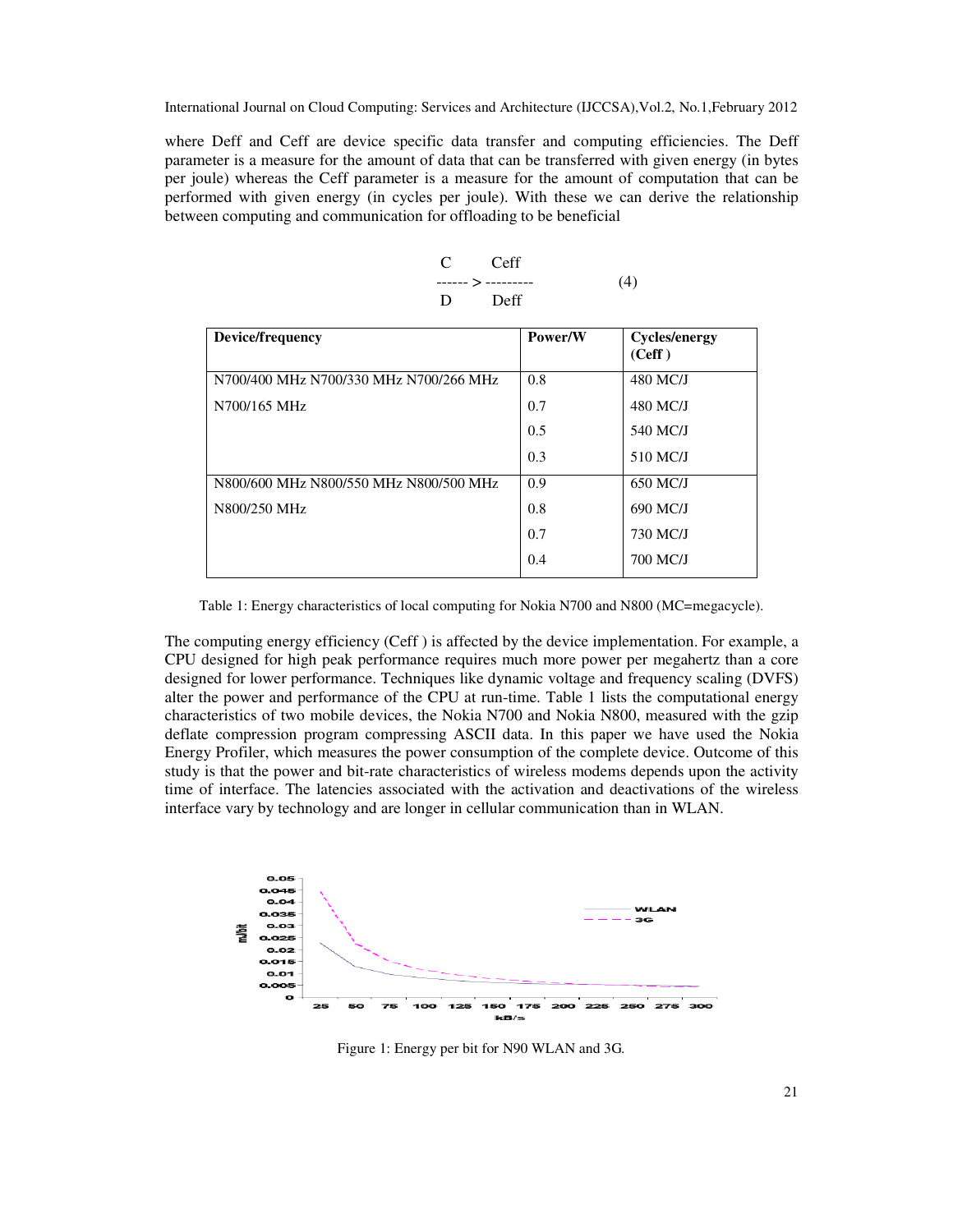In Figure 1 the dependency of energy per transferred data on communication bit-rate is illustrated. If the bit-rate is higher than the data transfer will be more energy efficient. In this figure it is also illustrated that the energy efficiency of cellular communication tends to be more sensitive to the data transfer bit-rate than WLAN



Figure 2: Traffic pattern effect for N90 WLAN.

In Figure 2, it is shown that the traffic pattern affects the energy efficiency of communication and also shows that data transfer power levels for WLAN communication with smooth and bursty traffic sources measured on Nokia N90. It is apparent from above figure that the average bit-rate that requires 1W power with a smooth traffic source consumes only 0.6W with a bursty traffic source.

| <b>Device</b>                                                                                                    | Power/W                  | <b>Bytes/energy (Deff)</b>                              |
|------------------------------------------------------------------------------------------------------------------|--------------------------|---------------------------------------------------------|
| N700/400 MHz N700/330 MHz<br>N700/266 MHz<br>N700/165 MHz                                                        | 1.5<br>1.4<br>1.3<br>1.1 | 390 KB/J<br>370 KB/J<br>350 KB/J<br>310 KB/J            |
| N800/WLAN N800/3G/receive<br>$(near)$ N800/3G/transmit (near)<br>N800/3G/receive (far)<br>N800/3G/transmit (far) | 1.11.1<br>1.0 1.4<br>3.2 | 860 KB/J<br>450 KB/J<br>190 KB/J<br>350 KB/J<br>60 KB/J |

Table 2: Nokia N700 and N800 wireless transfer Energy characteristics.

 In Table 2 record of the energy characteristics of wireless communication for the Nokia N700 and N800 with the netperf TCP streaming benchmark. The CPU operating point affects significantly the WLAN throughput of the N700.that is why the metrics are shown for all operating points separately. Even though the power level of the device is highest at the highest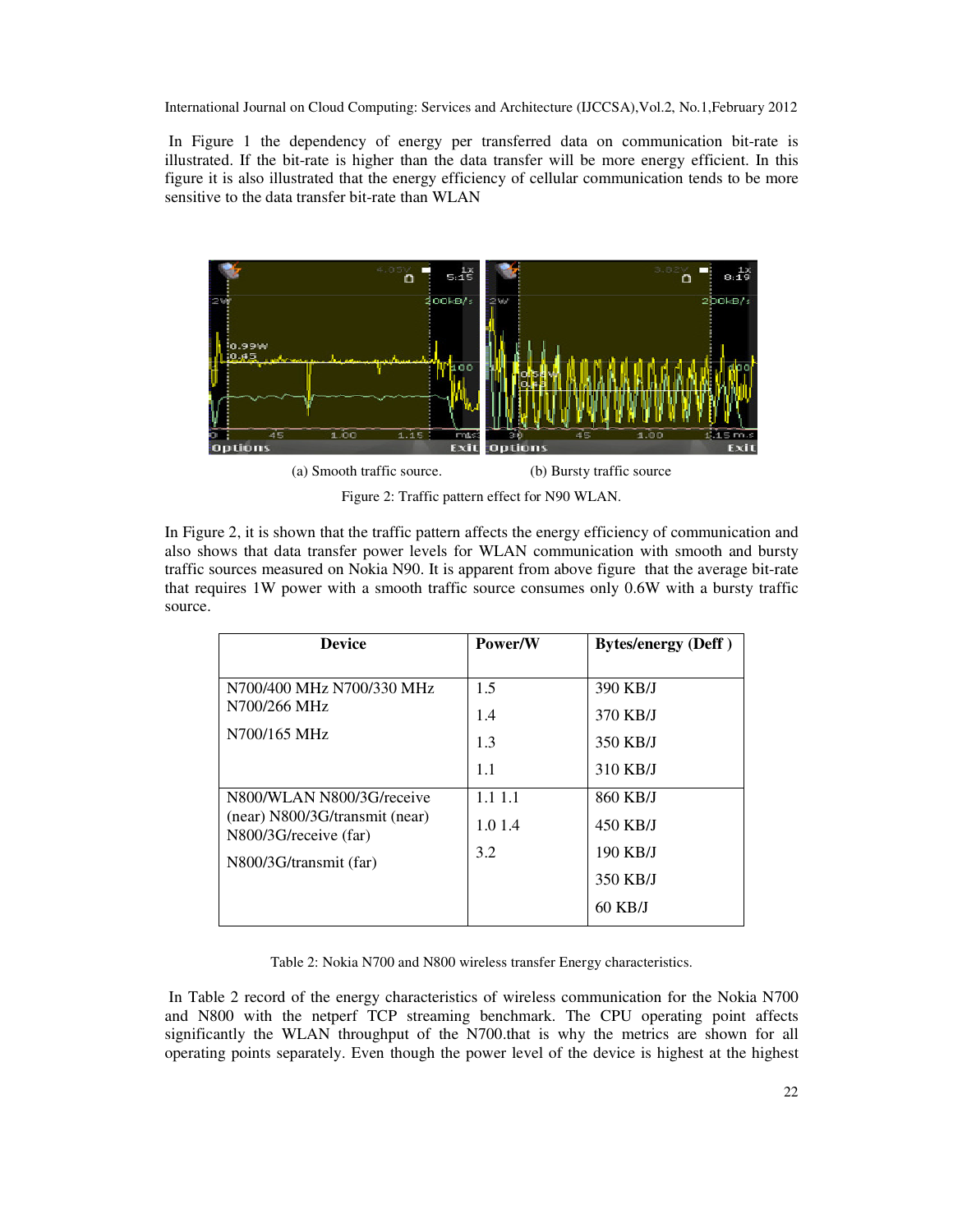| Workload                            | Cycles/byte |  |
|-------------------------------------|-------------|--|
| gzip ASCII compress x264 VBR encode | 330         |  |
| x264 CBR encode html2text           | 1300        |  |
| wikipedia.org html2text             | 1900        |  |
| en.wikipedia.org pdf2text           | 2100        |  |
| N800 data sheet pdf2text            | 5900        |  |
| E72 data sheet                      | 960         |  |
|                                     | 8900        |  |
|                                     |             |  |
|                                     |             |  |

operating point, higher throughput causes it to be the most energy efficient state for WLAN transfers.

Table 3: Data ratios for various workloads Computation.

The CPU operating point will not affect the N800 networking throughput. In this table the effect energy efficiency of the data transfer from near and far from base station for N800 is shown. Here in this table the fact that the 4G measurements are done in a crowded network are done where the devices will not be able achieve optimal throughput and also kept in consideration for the asymmetric design of the 4G HSDPA communication. Here it also illustrated that the power consumption of the wireless modem is significantly affected by the network quality. The cost of transmitting is much higher than receiving. When transmission far from the base station, which requires very high power degrading the energy efficiency of the communication. Combining the best case values of Tables 1 and 2 with Equation 4 we get information for computation offloading which is beneficial for the workload needs to perform more than 1000 cycles of computation for each byte of data. The effect of processed data is especially significant for modern web oriented workloads where the content largely dictates the processing requirement.

| Device/bearer                   | Average<br>power/W | Total energy/J |
|---------------------------------|--------------------|----------------|
| N700/local N700/WLAN N800/local | 1.2                | 50             |
| N800/WLAN N800/3G (near)        | 1.4                | 20             |
| N800/3G (far)                   | 1.4                | 40             |
|                                 | 1.2                | 20             |
|                                 | 1.5                | 40             |
|                                 | $\overline{c}$     | 55             |

Table 4: Power and energy of PDF viewing*.*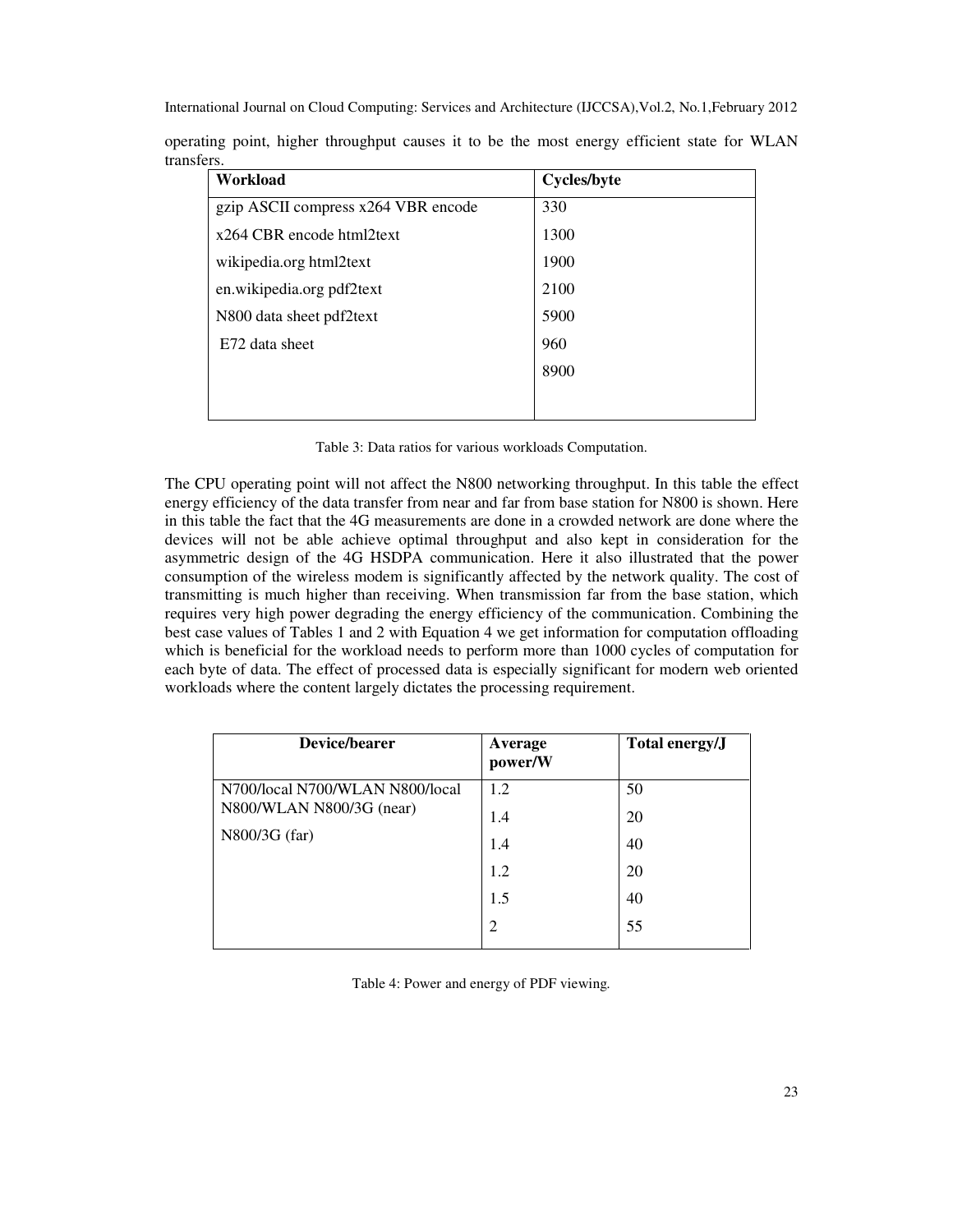

Figure 3: Example power curves for PDF viewing.

#### **3.1 Example: Mobile as a Thin Client**

We have made experiments with PDF viewing and web browsing where the mobile terminal acts as a thin client utilizing the window system. The network transparency feature allows running the application and its display in separate devices. This mechanism is available in the maemo platform used by the Nokia N700 and N800 devices. Table 4 shows the average power levels and total energies for viewing a demanding PDF document (Nokia E72 data sheet). For N700 there are two cases: local viewer and remote X11 client connected over WLAN. For N800 there are four cases: local viewer, remote viewer over WLAN, remote viewer over 4G packet data near base station and remote viewer over 4G packet data far from base station. Figure 4 shows as examples the measured power for local viewer cases and the N800 WLAN case. As can be seen, the remote cases run with higher average power. However, the total energy for the remote WLAN case is the smallest because of shorter execution time. The 3G network cases consume more energy than WLAN because of communication latencies. Moreover, 4G Communication is sensitive to location as evidenced by the energy differences of the cases where the mobile device is near and far from the base station.



Figure 4: Download rate for local and remote browser

Another observation that can be made from the measurements is the improved processing performance of the N800 compared to the N700. The Nokia N800 is a more recent model than N700 and has significantly more powerful processing capabilities. Even though the N800 local processing takes a bit higher power, the shorter processing time makes the N800 more energy efficient for this workload. For the WLAN case both devices perform similarly regardless of the better WLAN throughput that N800 is able to achieve. In the web browsing case, we compared local browser with remote X11 client browser. Even though web page processing requires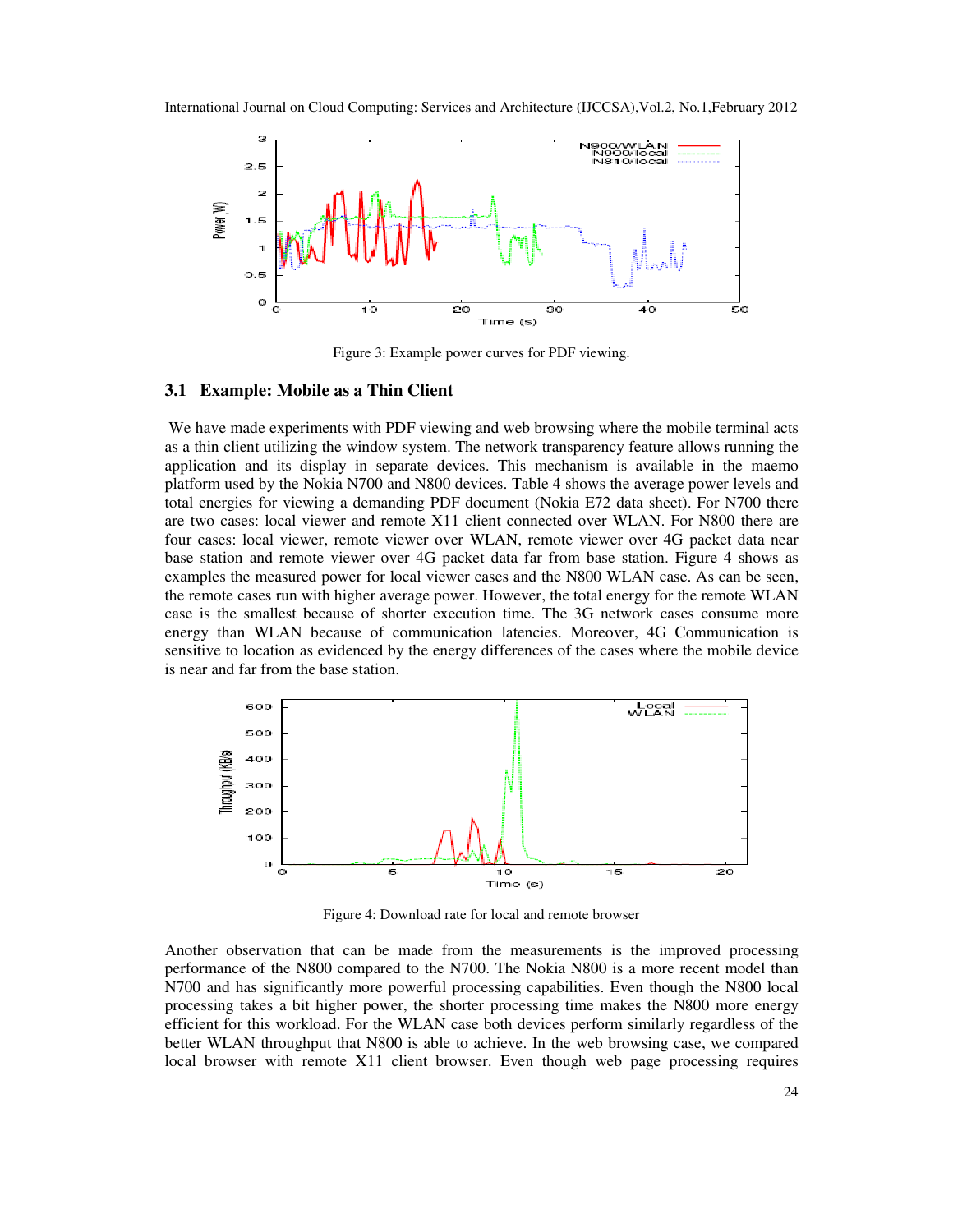significant computation, and is therefore a good candidate for offloading, the remote web browser causes also significant amounts of network traffic while rendering the page. Figure 3 shows example curves of the download traffic for local and remote browser. Even though the local browser downloads less data (about 200KB) than the remote case (about 500KB), the remote browser case achieves higher throughput for a large part of the data transfer. This highlights the fact that the amount of transferred data alone is not a sufficient metric for characterizing the energy consumption of communication. For X11 applications, the usage pattern and application implementation details have also major impact on the energy consumption. Rendering requires significant computation and running it remotely can therefore save energy. However, for example scrolling requires minimal processing and can cause large amounts of data to be transfer which causes remote operation to be very energy inefficient in addition to degrading interactive performance.

# **4. Data Centers communication**

In this context first we will understand the challenges for data center transport protocols. After that why latency is a critical metric in data centers. All web search, social network content composition, and advertisement selection are based on design pattern applications. To make interactive, soft-real-time applications, latency is the key metric. Customer impact studies decide the total permissible latency. An all-up SLA is calculated after subtracting typical Internet and rendering delays, the "backend" part of the application is typically allocated between 230-300ms.

# **4.1. TCP & DCTCP Workload Characterization**

We will now see the basic understanding why TCP behaves poorly and for the creation of benchmarks for evaluating DCTCP. With total of over 6000 servers in over 150 racks the three clusters support soft real-time query traffic, integrated with urgent short message traffic that coordinates the activities in the cluster and continuous background traffic that ingests and organizes the massive data needed to sustain the quality of the query responses.



Figure 5: CDF of Time Vs arrivals of new work for the Aggregator (queries) and between background flows between servers (update and short message).

Figure 5 shows the time between arrivals of new background flows. The inter arrival time between background flows reflects the superposition and diversity of the many different services supporting the application. The query traffic consists of very short, latency-critical flows, following a relatively simple pattern, with a high-level aggregator partitioning queries to a large number of mid-level aggregators.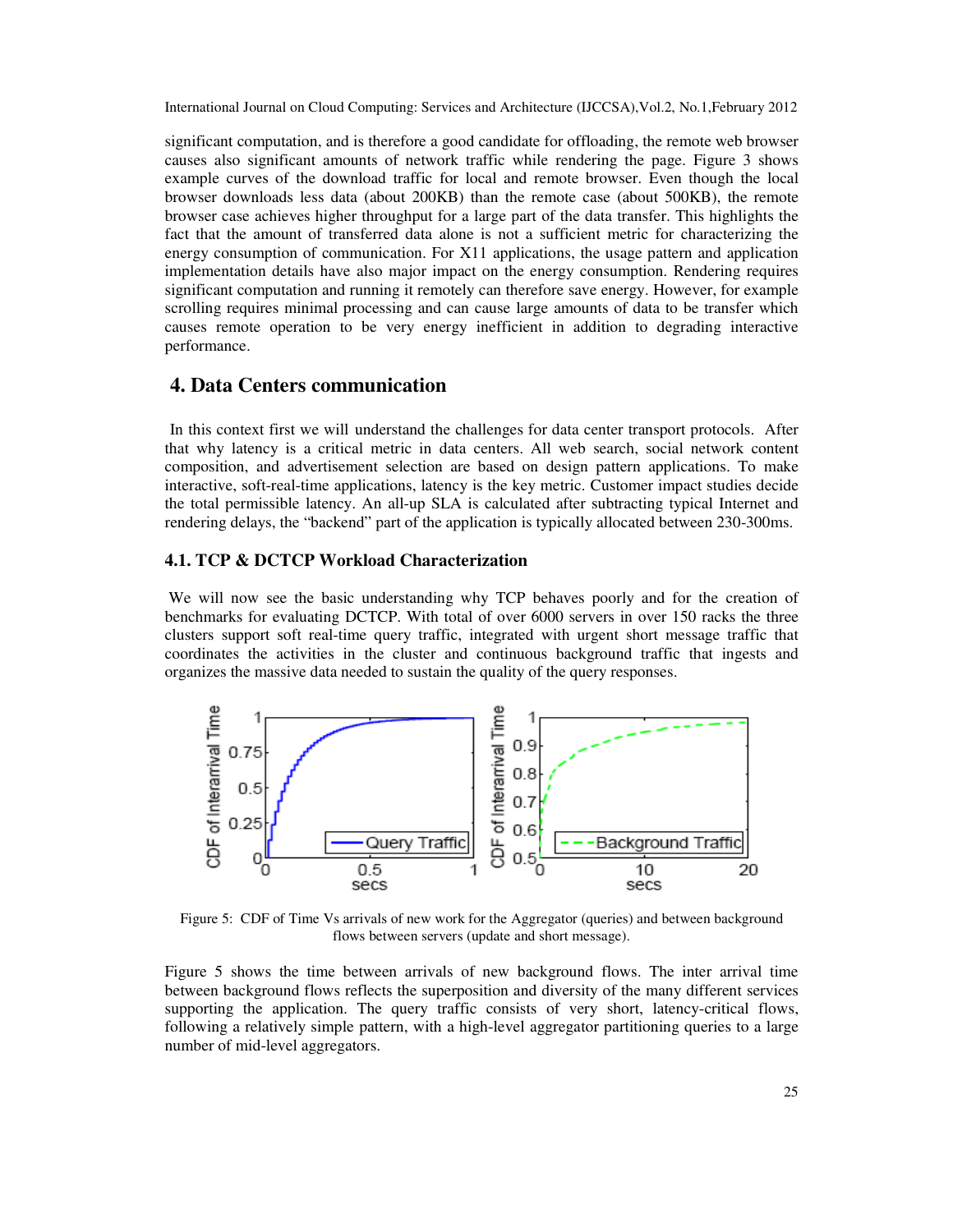

Figure 6: PDF Vs Flow size distribution for background traffic.

#### **4.2 Background Traffic**

Query traffic is a complex mix of background traffic, consisting of both large and small flows. Figure 6 presents the PDF of background flow size, illustrating how most background flows are small, but most of the bytes in background traffic are part of large flows



Figure 7: Distribution of number of concurrent connections.

#### **4.3 Flow Concurrency and Size**

Figure 7 presents the CDF of the number of flows vs distribution of concurrent connections. The 99.99th percentile is over 1,600, and there is one server with a median of 1,200 connections. When only large flows ( $> 1MB$ ) are considered, the degree of statistical multiplexing is very low the median number of concurrent large flows is 1, and the 75th percentile is 2. Yet, these flows are large enough that they last several RTTs, and can consume significant buffer space by causing queue buildup. In summary, throughput-sensitive large flows, delay sensitive short flows and bursty query traffic, co-exist in a data center network. Yet, these flows are large enough that they last several RTTs, and can consume significant buffer space by causing queue buildup. In summary, throughput-sensitive large flows, delay sensitive short flows and bursty query traffic, co-exist in a data center network.

# **5. Architecture and Protocols for Cloud Mobile Faster**

To make cloud mobiles fast we have developed a new suite of architectures and protocols that boost performance and the robustness of communications to overcome speed problems. The results are backed by real measurements and a new theory describing protocol dynamics that enables us to repair fundamental problems in the Transmission Control Protocol. We have developed two suites of technology DCTCP and Wide Area TCP**.** In the congestion control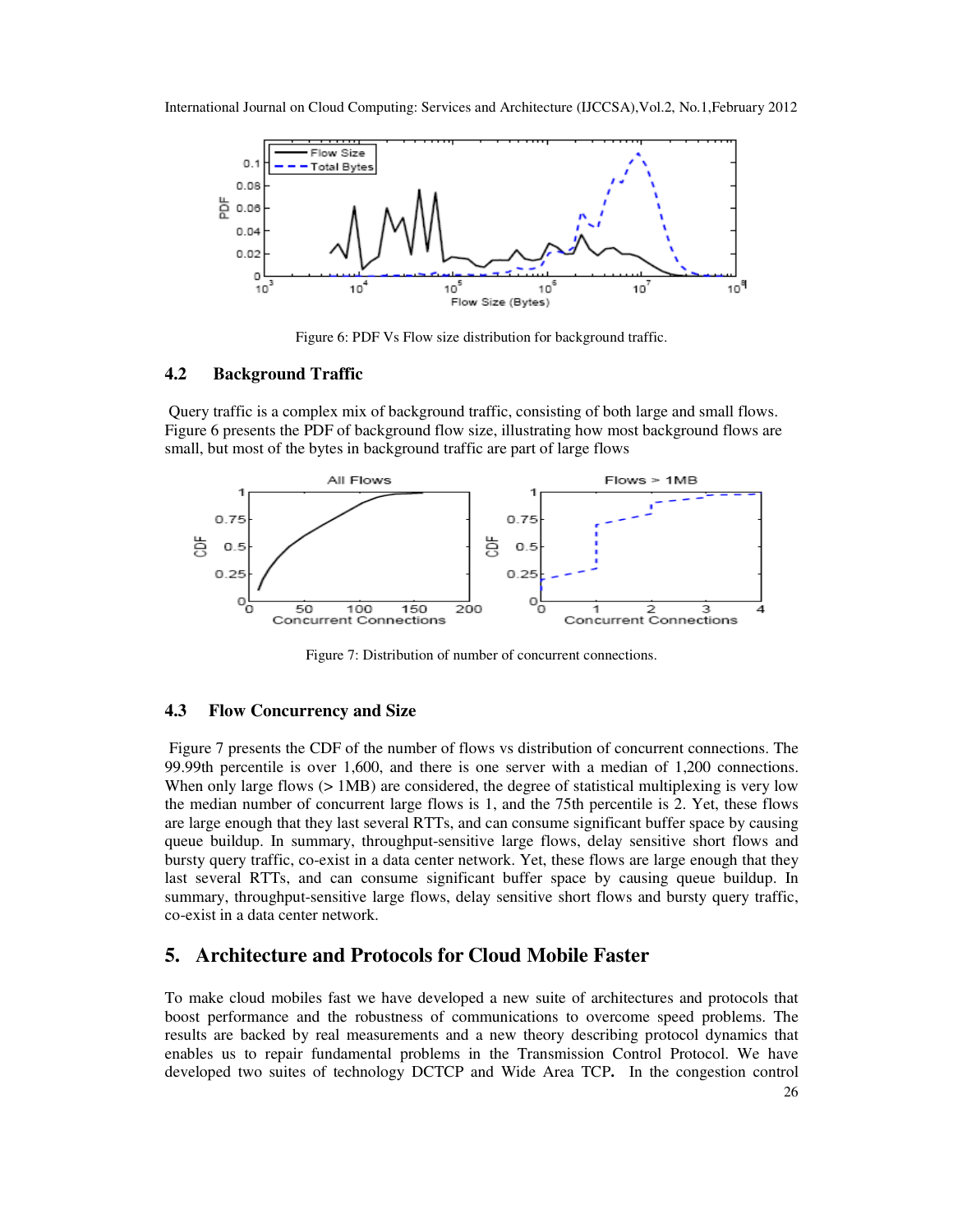algorithm of TCP changes has been done to decreases application latency inside the data center by decreasing queue lengths and packet loss while maintaining high throughput. By doing changes to the network stack of the "last-hop server" - the last server to touch packets before they travel to the client - that reduce the latency for transferring small objects by working around lastmile impairments such as loss and high RTT.

# **6. DCTCP Algorithm**

It is designed to operate with very small queue occupancies and without loss of throughput. By using DCTCP we can achieve high burst tolerance, low latency, and high throughput, with commodity shallow buffered switches. DCTCP overcomes congestion by reacting to congestion in proportion to the extent of congestion by delay-based congestion algorithms. DCTCP uses a very simple marking scheme at switches that sets the Congestion Experienced (CE) code point of packets as soon as the buffer occupancy exceeds a fixed small threshold. The DCTCP source reacts by reducing the window by a factor that depends on the fraction of marked packets: the larger the fraction, the bigger the decrease factor.

#### **6.1 Algorithm**

The DCTCP algorithm has three main components



Figure 8: DCTCP's AQM scheme is a variant of RED: Low and High marking thresholds are equal, and marking is based on the instantaneous queue length.

#### **6.1.1 Marking at the Switch**

It employs a very simple active queue management scheme, shown in Figure 8. There is only a single parameter, the marking threshold, K. An arriving packet is marked with the CE code point if the queue occupancy is greater than K upon its arrival. Otherwise, it is not marked. This design marking scheme is motivated by the need to minimize queue buildup.



Figure 9: Stages for ACK generation state machine.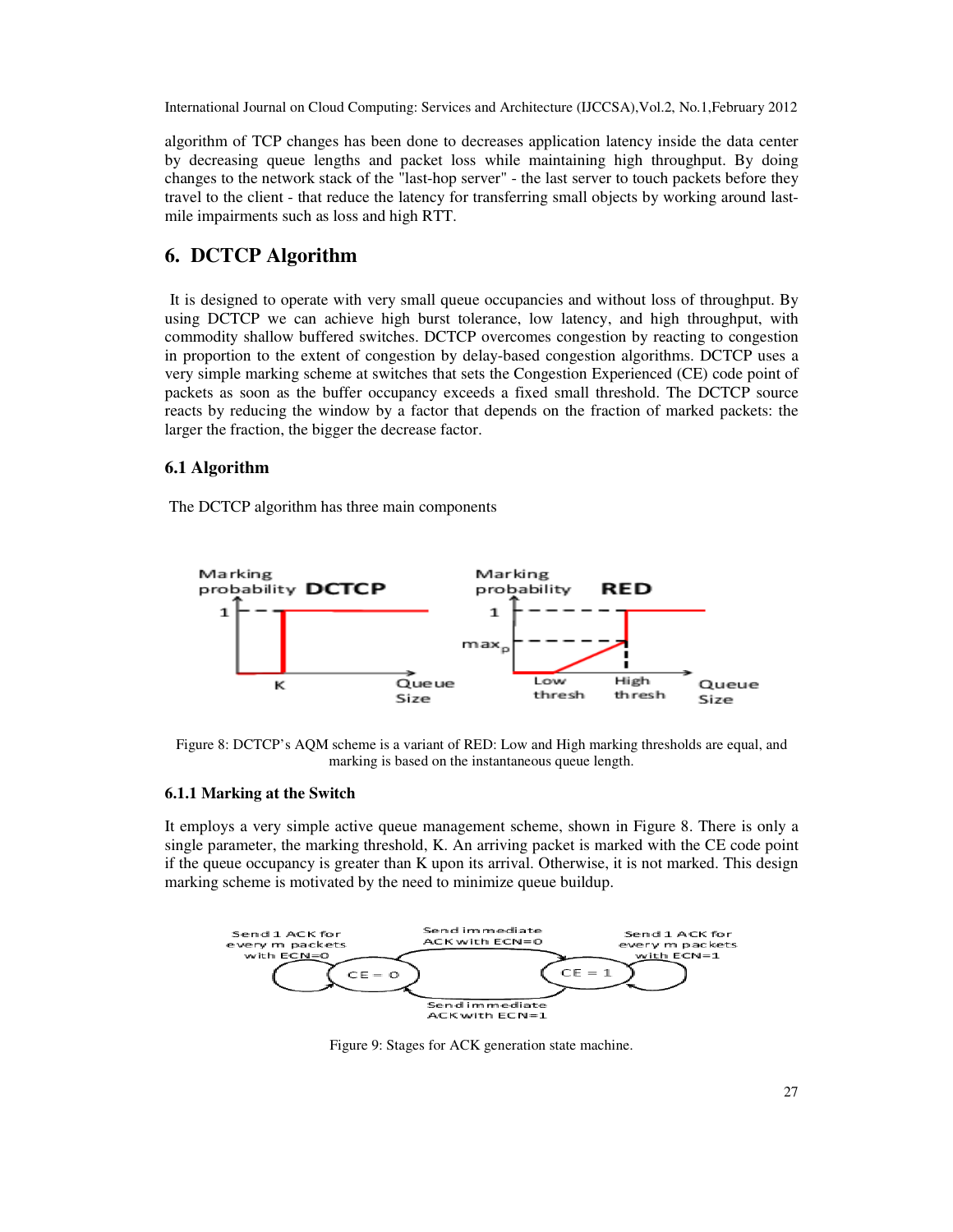## **6.1.2 ECN-Echo at the Receiver**

The main difference between a DCTCP receiver and a TCP receiver is that the CE code points are conveyed back to transmitter in different ways. RFC 3168 states that a receiver sets the ECN-Echo flag in a series of ACK packets until it receives confirmation from the sender that the congestion notification has been received. Also, the DCTCP receiver send the same packets back to sender.The simplest way to do this is to ACK every packet, setting the ECN-Echo flag if and only if the packet has a marked CE code point.

# **6.2 Benefits**

## **6.2.1 Congestion**

By using DCTCP we can achieve high burst tolerance, low latency, and high throughput, with commodity shallow buffered switches. It overcomes congestion by reacting to congestion in proportion to the extent of congestion by delay-based congestion algorithms

# **6.2.2 Incast**

The incast scenario, where a large number of synchronized small flows hit the same queue, is the most difficult to handle. Because DCTCP starts marking early (and aggressively – based on instantaneous queue length), DCTCP sources receive enough marks during the first one or two RTTs to tame the size of follow up bursts, preventing buffer overflows.

## **6.2.3 Utilizing single hop radio technology**

A distributed cloud architecture utilizing single hop radio technology for reducing latency and jitter. However, the proposed architecture requires significant changes infrastructure existing

#### **6.2.4 Resources are available on demand and charged according to usage**

All infrastructure required for cloud mobile computing is easily available and can be charged according to usage. This offers considerable economic advantages both for cloud providers and cloud users .Cloud computing has the potential to save mobile client energy but the savings from offloading the computation need to exceed the energy cost of the additional communication.

# **7. DISCUSSION**

The setup for mobile cloud computing is substantially different from the traditional client-server computing arrangement. Energy is a fundamental factor for battery powered devices and an important criterion when considering moving computing to the cloud. The basic balance between local and remote computing is defined by the trade-off between communication energy and computing energy. However, there are many factors to consider when thinking about mobile cloud computing scenarios. The computing to data ratio defining the break-even for moving to cloud is highly dependent on the exact energy efficiencies of wireless communication and local computing. The measurements in this paper provide a rough guideline for current mobile devices but technology development can shift the trade-off point significantly.Naturally device specific implementation decisions affect the balance but to a less radical extent. Also, the computation offloading needs careful design in order to avoid introducing long latencies into user visible operations. As shown in Figure 1, computation offloading can in some cases be used to improve performance in addition to saving energy. For wireless communication, not only the amount of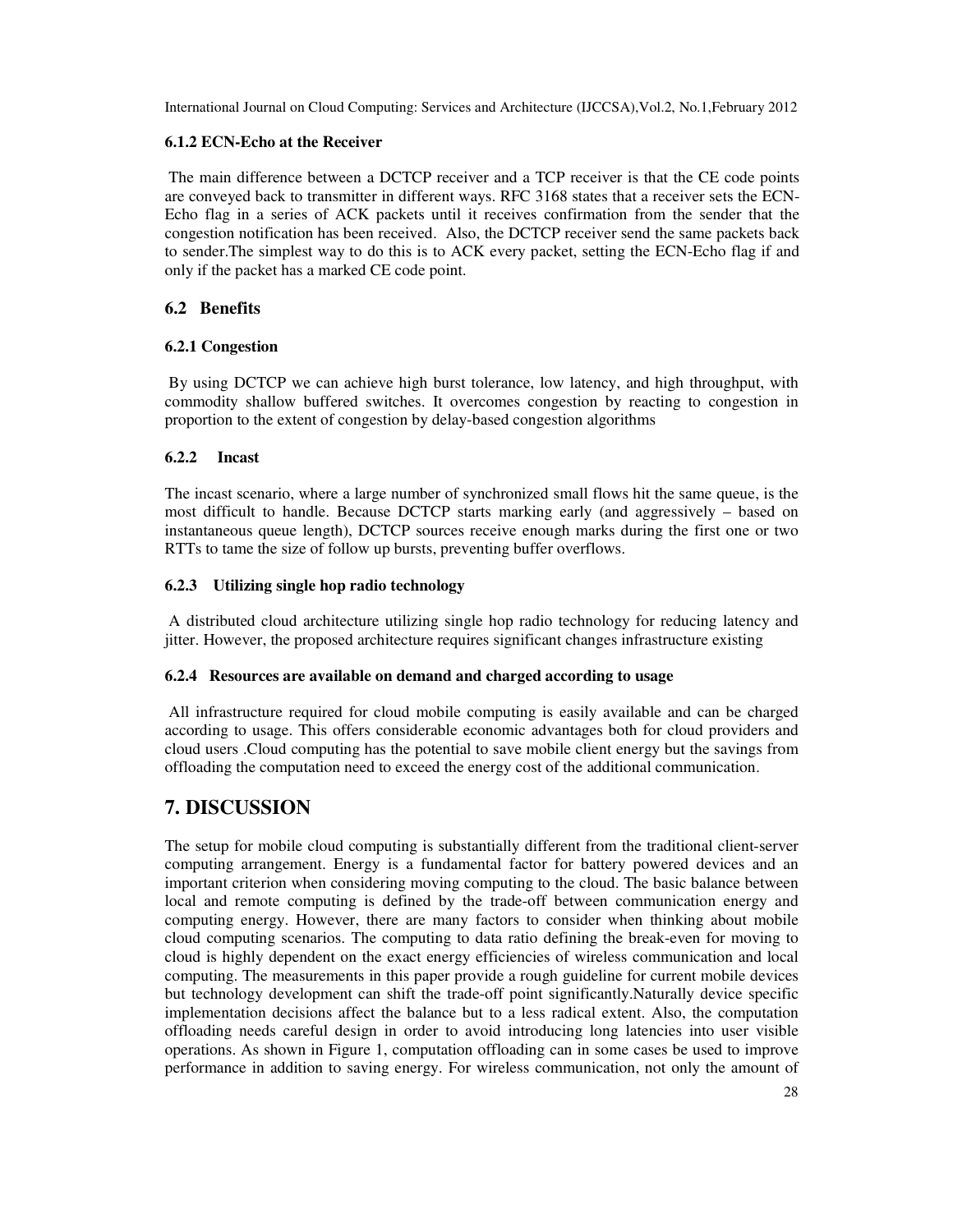data but also the communication pattern has a large impact on the energy consumption. E.g., interactive workloads utilizing thin client technologies represent probably the most challenging target because of the fine granularity of the required communication. The best energy efficiency for communication would be achieved with bulk data transfers. Also if immediate response is not required the data transfers can be delayed and executed later when a bearer with better energy efficiency is available. Scheduling data transfers to happen in parallel can also be used to save energy Mobile cloud computing differs also from simple computation offloading in the sense that the cloud can offer services other than computing for mobile clients. Storage for backing up the mobile terminal data is one example. Another example could be a content sharing service, which by nature requires transferring locally produced data to the cloud. Also, for many use cases the data is already in the cloud (e.g., web content). In this kind of scenarios the cost of transferring workload input is essentially zero. However, signaling traffic for controlling the computation would still be needed. It is clear that there are a number of nontrivial factors to consider when making design decisions about cloud applications targeting mobile devices.



Figure 311: Energ*y* versus JavaScript function calls (in logarithmic scale on both axis to accommodate loads of different magnitude).

Estimating the computational requirements of client side processing and the energy consumption of the required network traffic is therefore an important topic. Currently web technologies are a popular way of constructing distributed applications and web applications are increasingly targeting mobile clients. There is a need for energy consumption feedback during the natural development and debugging cycle but current tools are severely lacking in this area. very simple metrics allow coarse grain estimation of the energy consumption of JavaScript execution. DCTCP, we evaluated Active Queue Management (AQM) schemes like RED and that do not modify TCP's congestion control mechanism. We found they do not work well when there is low statistical multiplexing and traffic is bursty—both of which are true in the data center.

# **8. CONCLUSIONS**

In this paper we have analyzed the energy consumption of mobile clients in cloud computing. This is especially true for wireless communication where achieving high energy efficiency requires high throughput. It is also important to realize that the performance metrics of real world scenarios can be significantly different from theoretical maximums implied by device components. Context dependency of the energy efficiency trade-offs means that the decision making cannot be restricted to design time only. Energy aware middleware solutions should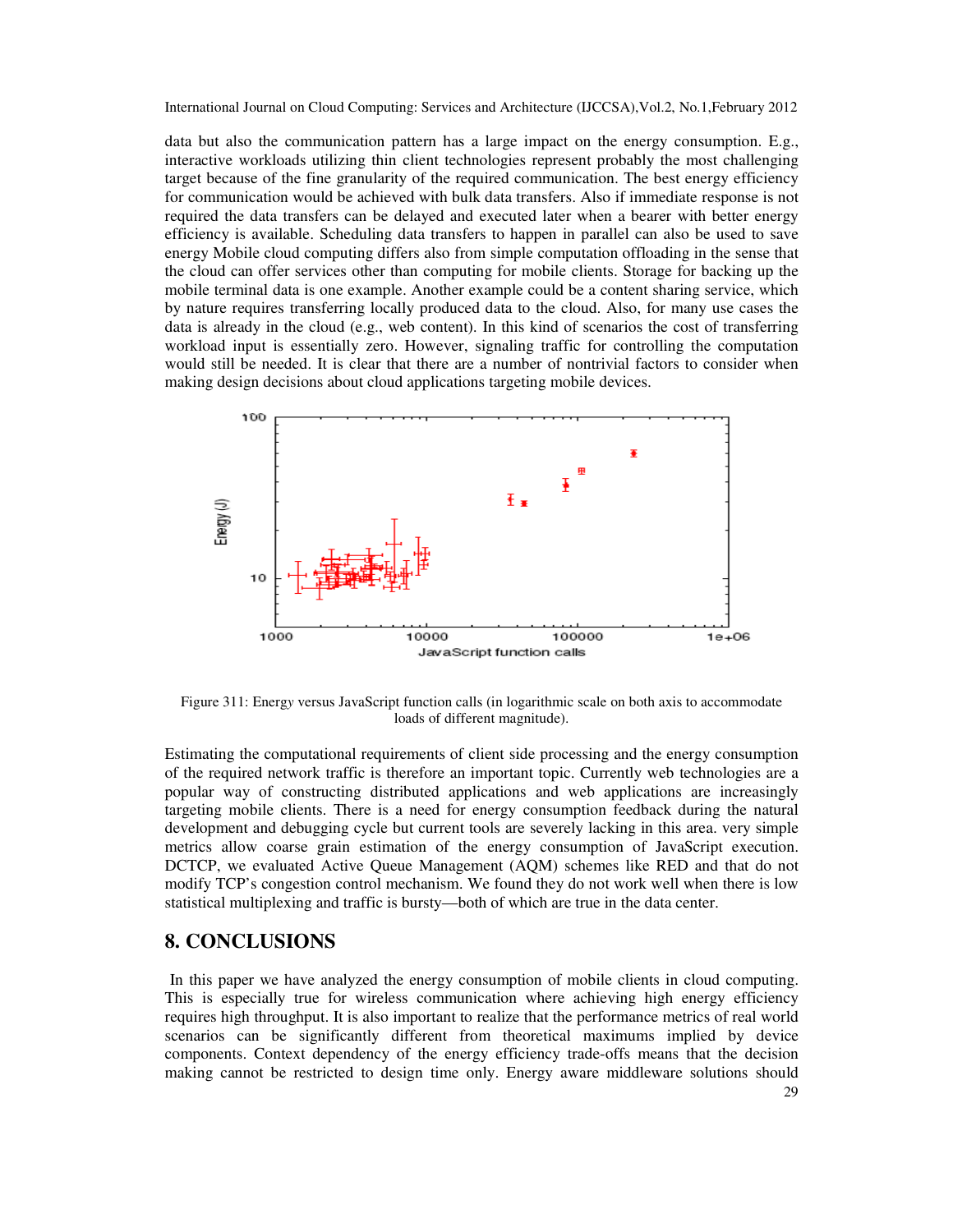therefore be researched to evaluate the feasibility of automatic decision making between local and remote processing. For interactive workloads, latencies associated with wireless communication are a critical factor. Implementing modern rich user interfaces for cloud applications with high energy efficiency is an especially challenging topic.The energy consumption of a mobile device is affected by the complete end-to-end chain. Optimizing wireless communication patterns is critical for energy efficiency and requires considerations both on the client and the server side. Found that to meet the needs of the observed diverse mix of short and long flows, switch buffer occupancies need to be persistently low, while maintaining high throughput for the long flows.

# **ACKNOWLEDGMENTS**

For support and review work we thank our team at Vitam college of Engineering & Ph.d candidates of C.S.E Dept Science and Technology. For our research tools we are grateful to numerous people my known in Nokia product development units & IBM.

#### **REFERENCES**

- [1] NEUVO, Y. Cellular phones as embedded systems. Digest of Technical Papers, IEEE Solid- State Circuits Conference (ISSCC) (2004), 32–37
- [2] A. Aggarwal, S. Savage, and T. Anderson. Understanding the performance of TCP pacing. In IEEE Infoc.om2000, 2001
- [3] P.M. Chen and B.D. Noble. When virtual is better than real. Proceedings of the 2009 IEEE on Hot Topics in Operating Systems (Hot OS), 26(5) (1998) 242–261
- [4] L.P. Cox and P.M. Chen. Pocket Hypervisors: opportunities and Challenges. IEEE Transactions Proceedings of Hot Mobile.28 (5) (1998) 282-340
- [5] F-Secure Corporation. F-secure mobile anti-virus. http://mobile.f-secure.com
- [6] Jason Flinn, Dushyanth Narayanan, and M .Satyanarayanan .IEEE Self-tuned remote execution for pervasive computing. In Proceedings
- [7] Fuggetta, A., Picco, G.P., Vigna, G.: Understanding code mobility. IEEE Transactions on Software Engineering 24(5)(1998) 342–361
- [8] L.P. Cox and P.M. Chen. Pocket Hypervisors: Opportunities and Challenges. IEEE Transactions Proceedings of Hot Mobile. 28(5) (1998) 282-340.
- [9] F-Secure Corporation. F-secure mobile anti-virus. http://mobile.f-secure.com.
- [10] Jason Flinn, Dushyanth Narayanan, and M. Satyanarayanan. IEEE Self-tuned remote execution for pervasive computing.
- [11] Fuggetta, A., Picco, G.P., Vigna, G.: Understanding code mobility. IEEE Transactions on Software Engineering 24(5) (1998) 342–361.
- [12] A. Aggarwal, S. Savage, and T. Anderson. Understanding the performance of TCP pacing. In IEEE Infocom 2000, 2000